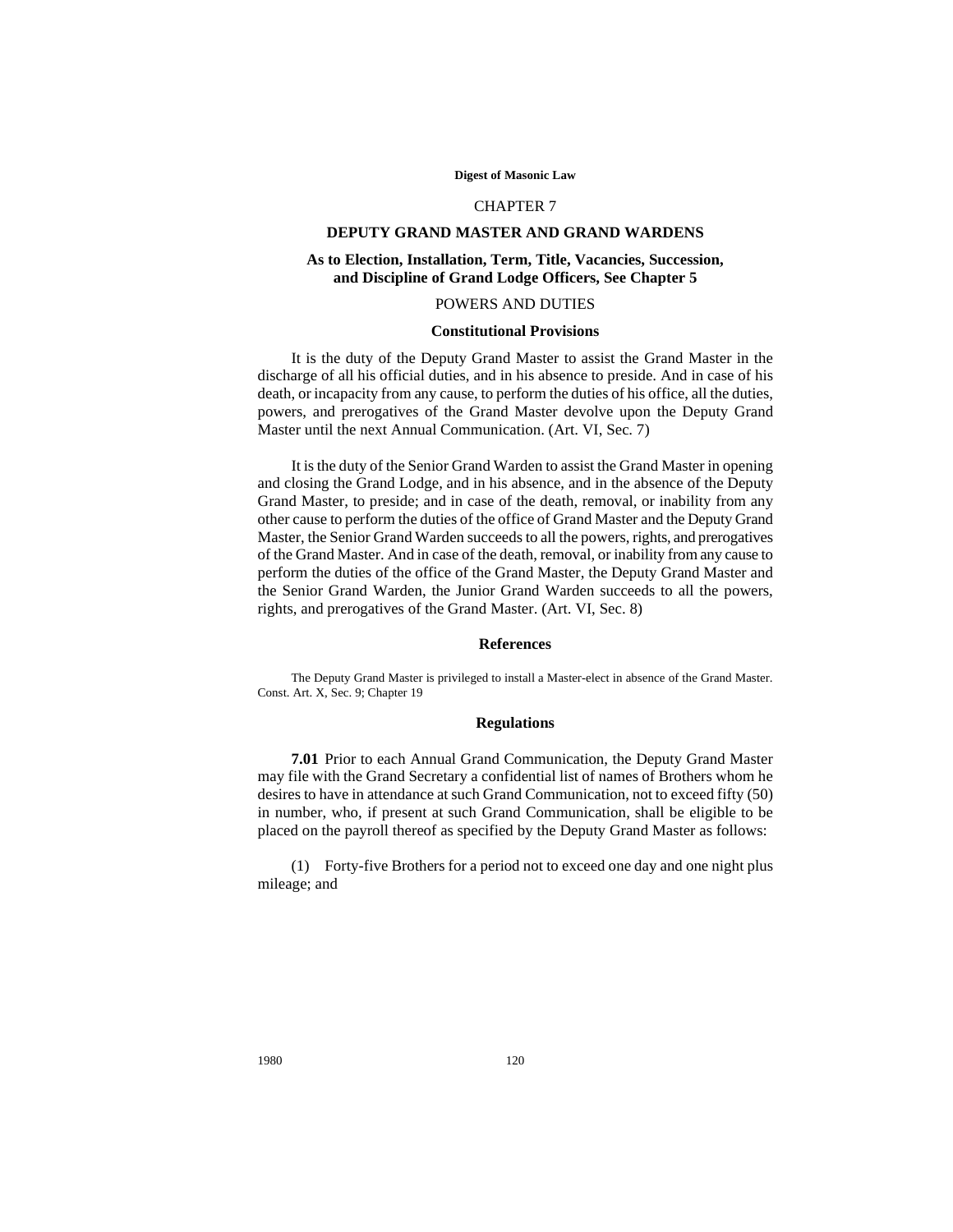#### **Chap. 7 Deputy Grand Master and Wardens 7.01**

(2) Five Brothers for a period not to exceed four days and three nights plus mileage.

The Grand Secretary shall give notice to the named Brothers so listed and designated by the Deputy Grand Master and shall certify such Brothers to the appropriate Grand Lodge Officers and Committees as eligible to be placed on the payroll as above provided.

**7.02** The Deputy Grand Master, prior to the Annual Grand Communication shall be invited to present to the Jurisprudence Committee an outline of his proposed program and projects for the coming year, should he be elected Grand Master. This outline shall give detail as to projects and programs where Lodges and Lodge members are involved. The Jurisprudence Committee will review the Deputy Grand Master's proposed plans and advise him as to the legality of such plans under Masonic Law. (1983)